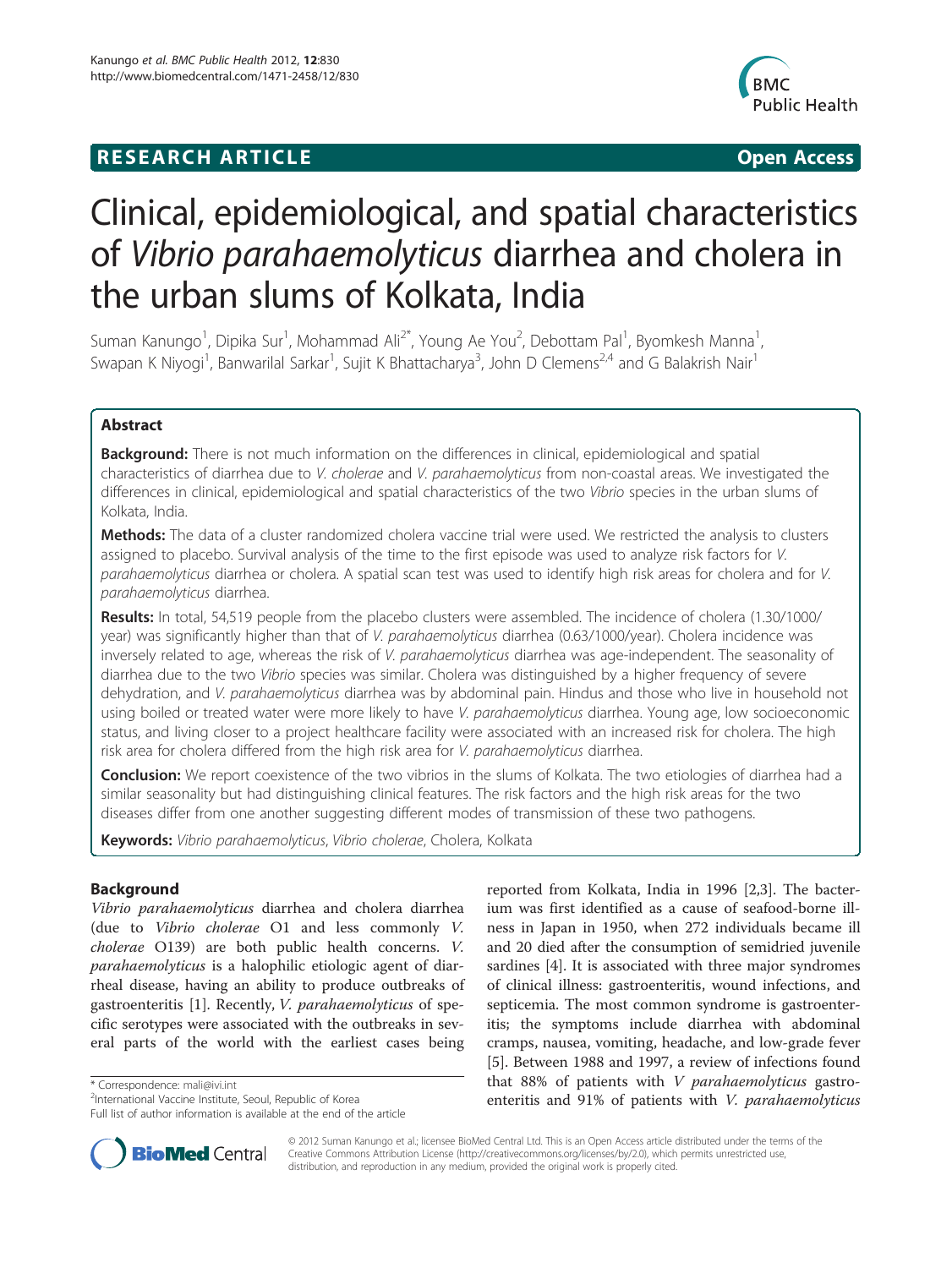| All group  | Population at Jan 1, 2007 | V. parahaemolyticus Diarrhea No. of<br>episodes (incidence rate/1000/year) | Cholera No. of episodes<br>(incidence rate/1000/year) |  |
|------------|---------------------------|----------------------------------------------------------------------------|-------------------------------------------------------|--|
| <5 years   | 3.470                     | 7(0.50)                                                                    | 55 (3.96)                                             |  |
| 5-14 years | 9,873                     | 26(0.66)                                                                   | 80 (2.03)                                             |  |
| 15 years+  | 41.176                    | 104(0.63)                                                                  | 149 (0.90)                                            |  |
| All ages   | 54,519                    | 137 (0.63)                                                                 | 284 (1.30)                                            |  |

<span id="page-1-0"></span>Table 1 Number of episodes (incidence rate/1000/year) of V. parahaemolyticus diarrhea and cholera in the study area during 2007–2010

primary septicemia had a known food history reported eating raw oysters [\[6](#page-7-0)]. Thus, consumption of crustacean and molluscan shellfish has commonly been implicated in the transmission of V. parahaemolyticus.

Cholera infection is often mild or without symptoms, assuming 90% of the infections are asymptomatic [\[7](#page-7-0)], but sometimes it can be severe. Approximately one in 20 infected persons has severe disease characterized by profuse watery diarrhea, vomiting, and leg cramps. In these persons, rapid loss of body fluids leads to dehydration, acute renal failure and shock. Without treatment, death can occur within hours. The epidemiological patterns of cholera depend largely on environmental factors including sanitary conditions and social aspects, prior immune status of the population at risk, and the inherent properties of the vibrios themselves. Until the mid-1980s, humans were thought to be the only reservoir of V. cholerae. It is now believed that the organism has a free-living cycle and is a natural resident of aquatic environs [[8\]](#page-7-0). A significant marine reservoir of V. cholerae is plankton, and the bacterium attaches primarily to zooplankton, specifically copepods [\[9](#page-7-0)]. It is now believed that the transmission of the vibrios might occur through water without fecal contamination, and the evidences suggest natural reservoir of two vibrios is the aquatic environment.

Although the reservoir of both the organisms (V. parahaemolyticus and V. cholerae) is believed to be marine environment, they have the ability to infect people in areas far from coastal areas. However, there is not much information on the differences in clinical, epidemiological and spatial characteristics of diarrhea due to V. cholerae and V. parahaemolyticus from non-coastal areas. This paper describes these characteristics in the urban slums of, a non-coastal area, Kolkata, India, where a cohort of population was under uniform surveillance for diarrhea.

### **Methods**

#### The study area and data

The study was conducted in urban slum communities in Kolkata, the capital of the state of West Bengal. Kolkata, the third largest city in India, has 14 million inhabitants living within an area of  $1,450$  km<sup>2</sup>, making it one of the world's most densely populated cities. The Kolkata Municipal Corporation consists of 141 civic administrative units called wards, with each ward having an office responsible for public health supervised by a medical officer. The study site comprises three contiguous wards (29, 30, and 33) with about 100,000 residents. These residents live in homes tightly-spaced together along winding sewage-littered pathways, and they rely on

Table 2 Clinical symptoms of V. parahaemolyticus diarrhea and cholera in the study area, 2007–2010. No (%)

| Clinical symptom      | V. parahaemolyticus diarrhea (n=137) | Cholera (n=284) | p-value* |
|-----------------------|--------------------------------------|-----------------|----------|
| Vomiting              | 53 (38.69)                           | 124 (43.66)     | 0.333    |
| Nausea                | 72 (52.55)                           | 122 (42.96)     | 0.064    |
| Blood in stool        | 2(1.46)                              | 0(0.00)         | 0.105    |
| Watery stool          | 106 (77.37)                          | 236 (83.10)     | 0.159    |
| Drowsy                | 4(2.92)                              | 13 (4.58)       | 0.418    |
| Seizure               | 0(0.00)                              | 0(0.00)         |          |
| Abnormal mental state | 0(0.00)                              | 2(0.70)         | 1.000    |
| Abdominal distention  | 21 (15.33)                           | 25 (8.80)       | 0.044    |
| Abdominal pain        | 94 (68.61)                           | 116 (40.85)     | < 0.001  |
| Fever                 | 16 (11.68)                           | 18 (6.34)       | 0.060    |
| Severe dehydration    | 18 (13.14)                           | 82 (28.87)      | < 0.001  |

\*The p-values were derived from Chi-square or Fisher's Exact test.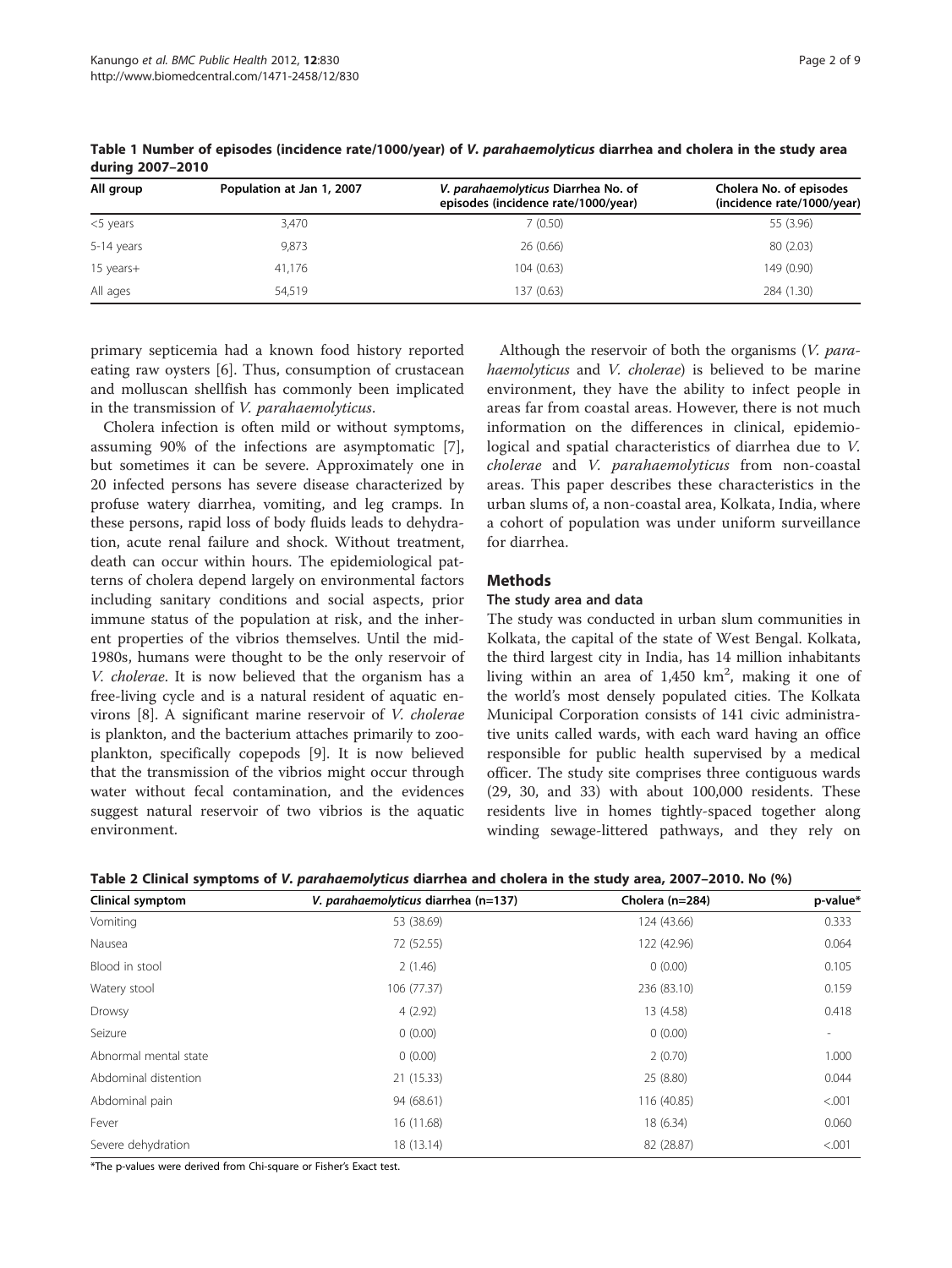<span id="page-2-0"></span>shared toilets and drinking-water [[10\]](#page-7-0). The area has a high population density. Through the years, extensive subletting has resulted in overcrowding as more and more people are squeezed into available housing [\[11](#page-7-0)]. Sufficient water supply and sanitary facilities are unavailable in the area. Several households share one or two latrines and water taps. Most sewage is collected in open drainage gutters which tend to overflow during the rainy season, flooding adjacent homes. Kolkata has three seasons, the cool dry months from November to February, the hot dry period from March to May, and the monsoon season from June to October. Seventy percent of the people are Hindus, and the rest are predominately Muslims.

This study used the data of a cluster-randomized, double-blind, placebo-controlled trial of a killed oral cholera vaccine [[12](#page-8-0)]. The clusters were dwellings, which were randomly assigned to receive either vaccine or placebo, so that individuals living in the same dwelling (cluster) received the same agent (vaccine or placebo). A dwelling was defined as a hut, a group of huts, or a multistory building with several households using shared water pipes, bathrooms, and latrines as assigned by the Kolkata Municipal Corporation. There were 3933 clusters of which 1966 clusters were assigned to receive vaccine and 1967 clusters were assigned to receive placebo. Residents were eligible to receive a study intervention if they were aged one year or older and were not pregnant.

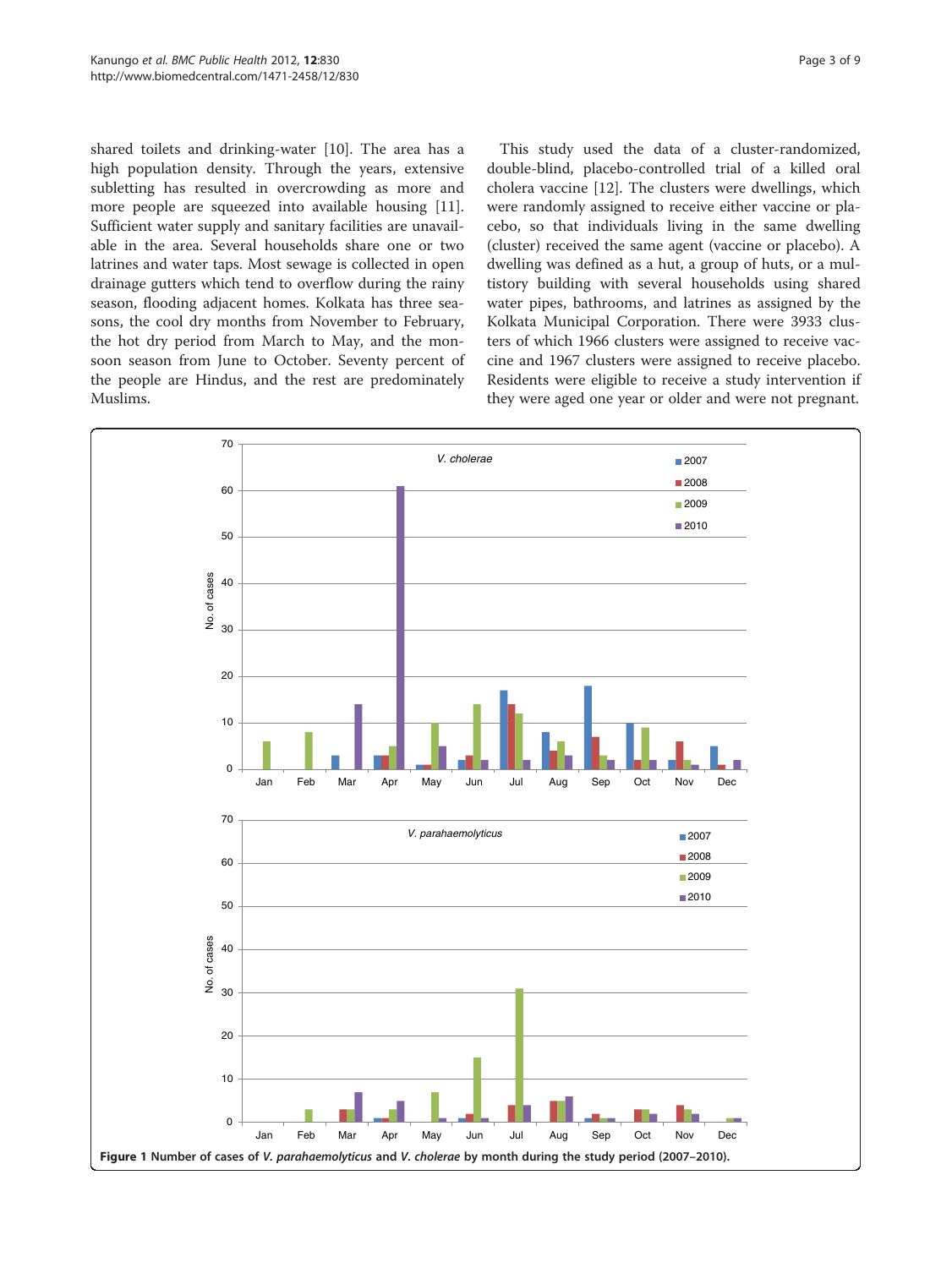<span id="page-3-0"></span>

 $Ward 33$ 



Nine clinics were established in the community to undertake diarrhea surveillance in addition to the two referral hospitals (Infectious Diseases Hospital and B.C. Roy Children's Hospital). Private medical practitioners were encouraged to refer patients with diarrhea to the clinics. Patients from the study area were identified by use of household identification cards and a computerized database. Study physicians recorded pertinent clinical details on a structured clinical data form. Rectal swabs were obtained from all patients presenting with history of loose stools and transported in Cary-Blair media to a laboratory at the National Institute of Cholera and Enteric Diseases (NICED) within 8 h of specimen collection. At the laboratory, rectal swabs were examined for V. parahaemolyticus and V. cholerae by use of conventional methods [[13\]](#page-8-0).

250 500 1,000 Meters

The disease surveillance data of four years from January 1, 2007 to December 31, 2010 were used in this analysis. A diarrheal visit was defined as a visit by a

patient who had, in the 24 h before presentation, three or more loose or liquid stools; or at least one loose or liquid stool with blood; or, if one to two or an indeterminate number of loose or liquid stools were reported, at least some evidence of dehydration, according to WHO criteria [[14](#page-8-0)]. The onset of a diarrheal visit was the day on which the patient first experienced loose or liquid stools. Diarrheal visits for which the date of onset was less than or equal to 7 days from the date of discharge for the previous visit were grouped into the same diarrheal episode. A cholera episode was one in which V. cholerae O1 or O139 was isolated from a fecal specimen during any component diarrheal visit; an episode of V. parahaemolyticus diarrhea was one in which V. parahaemolyticus was isolated.

#### Spatial clusters

To detect potential geographic areas of high risk for the diseases, the spatial scan test has been widely used in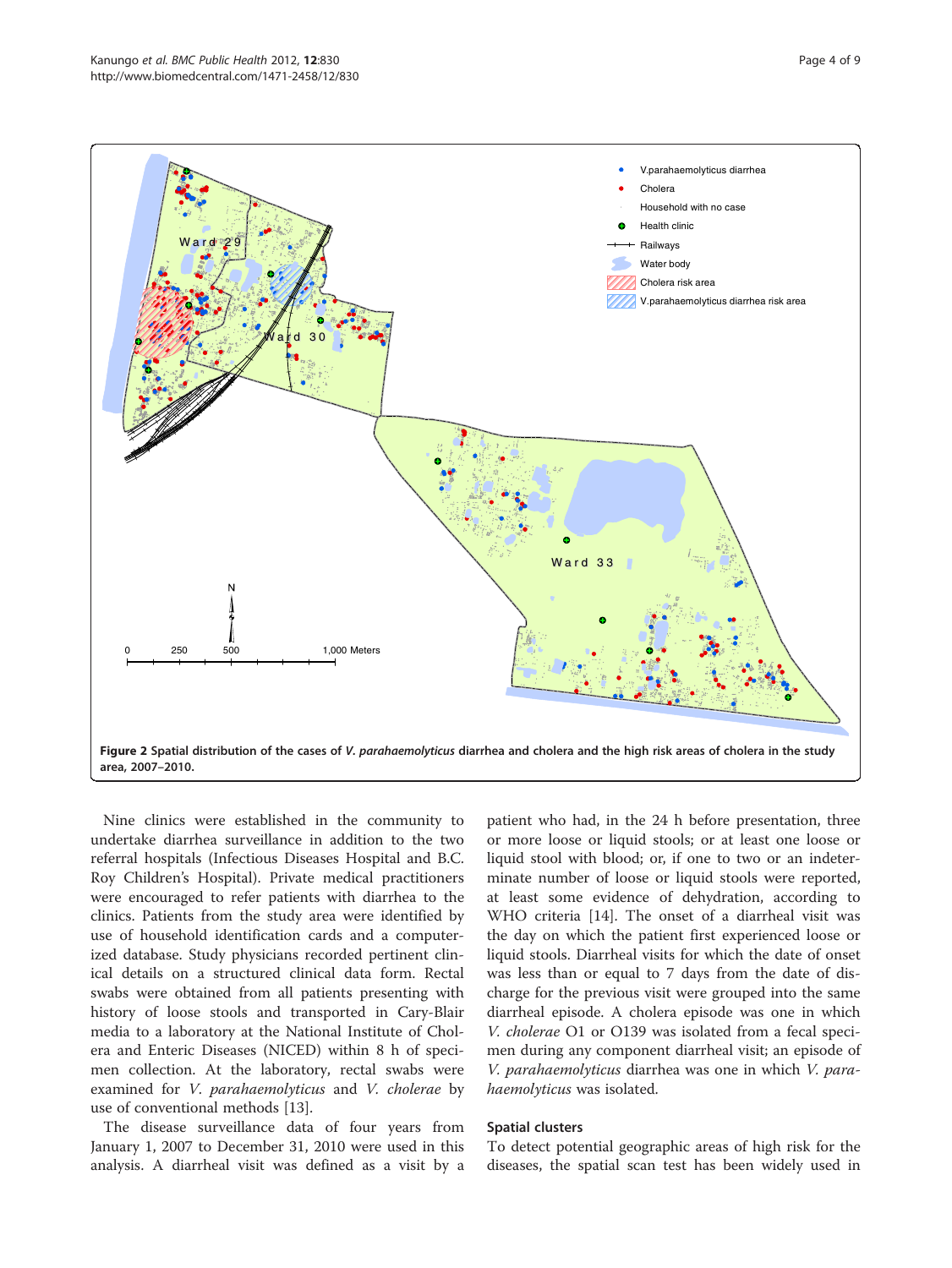# <span id="page-4-0"></span>Table 3 Socio demographic characteristics of the diarrhea cases infected by the two vibrio species in the study area, 2007–2010

| <b>Variables</b>                                                                                                              | V. parahaemolyticus |                                | V. Cholerae |                  |                                |          |
|-------------------------------------------------------------------------------------------------------------------------------|---------------------|--------------------------------|-------------|------------------|--------------------------------|----------|
|                                                                                                                               | Case (n=136)        | <b>NonCase</b><br>$(n=54,383)$ | p-value*    | Case (n=284)     | <b>NonCase</b><br>$(n=54,235)$ | p-value* |
| Mean (SD) age (years)                                                                                                         | 29.49 (18.23)       | 29.80 (18.32)                  | 0.80        | 20.60 (19.54)    | 29.85 (18.30)                  | < 0.01   |
| No. (%) of children aged less than 5 years                                                                                    | 14 (10.29)          | 3,456 (6.35)                   | 0.06        | 79 (27.82)       | 3,391 (6.25)                   | < 01     |
| No. (%) of males                                                                                                              | 68 (50.00)          | 29,095 (53.50)                 | 0.48        | 152 (53.52)      | 29,011 (53.49)                 | 0.91     |
| No. (%) of Hindus                                                                                                             | 100 (73.53)         | 34,621 (63.66)                 | 0.02        | 126 (44.37)      | 34,595 (63.79)                 | < 01     |
| No. (%) of individuals living in a household<br>with literate household head                                                  | 99 (72.79)          | 39,511 (72.65)                 | 0.94        | 176 (61.97)      | 39,434 (72.71)                 | < 01     |
| No. (%) of individuals living in a household<br>with household head having more than<br>5 years of schooling                  | 75 (55.15)          | 30,136 (55.41)                 | 0.85        | 131 (46.13)      | 30,080 (55.46)                 | 0.07     |
| No. (%) of individuals living in a household<br>with important economic contributor<br>having stable occupation <sup>1)</sup> | 27 (19.85)          | 12,444 (22.88)                 | 0.45        | 38 (13.38)       | 12,433 (22.92)                 | < 01     |
| No. (%) of individuals living in a household<br>using safe toilet <sup>2)</sup>                                               | 12(9.16)            | 5,002 (9.34)                   | 0.94        | 8(3.09)          | 5,006 (9.37)                   | 0.02     |
| No. (%) of individuals living in a household<br>using safe water source (tap at household level)                              | 14 (10.29)          | 8,825 (16.23)                  | 0.09        | 24 (8.45)        | 8,815 (16.25)                  | < 01     |
| No. (%) of individuals living in a household<br>using safe water source (tap or hand pump<br>at household level)              | 14 (10.29)          | 8,898 (16.36)                  | 0.09        | 24 (8.45)        | 8,888 (16.39)                  | < 01     |
| No. (%) of individuals living in a household<br>using boiled or filtered water                                                | 6 (4.41)            | 6,144 (11.30)                  | 0.01        | 15(5.28)         | 6,135 (11.31)                  | 0.03     |
| No. (%) of individuals living in a household<br>always wash hands with soap and water after<br>defecation                     | 91 (66.91)          | 37,880 (69.65)                 | 0.56        | 167 (58.80)      | 37,804 (69.70)                 | < 0.01   |
| No. (%) of individuals living in a household<br>having specific place for waste disposal                                      | 133 (97.79)         | 52,855 (97.25)                 | 0.80        | 274 (96.48)      | 52,714 (97.26)                 | 0.28     |
| No. (%) of individuals living in their own house                                                                              | 46 (33.82)          | 18,654 (34.31)                 | 0.96        | 62 (21.83)       | 18,638 (34.37)                 | < 01     |
| No. (%) of individuals living in a household<br>owning refrigerator                                                           | 25 (18.38)          | 11,472 (21.09)                 | 0.48        | 27 (9.51)        | 11,470 (21.15)                 | < 01     |
| No. (%) of individuals living in a household<br>owning motorbike                                                              | 8(5.88)             | 3,943 (7.25)                   | 0.52        | 11(3.87)         | 3,940 (7.26)                   | 0.14     |
| No. (%) of individuals living in a household<br>owning telephone                                                              | 23 (16.91)          | 11,644 (21.41)                 | 0.20        | 24 (8.45)        | 11,643 (21.47)                 | < 01     |
| No. (%) of individuals living in a household<br>owning television                                                             | 94 (69.12)          | 39,674 (72.95)                 | 0.31        | 177 (62.32)      | 39,591 (73.00)                 | < 0.01   |
| No. (%) of individuals living in a household<br>owning all luxury items <sup>3)</sup>                                         | 4(2.94)             | 2,562 (4.71)                   | 0.32        | 3(1.06)          | 2,563 (4.73)                   | 0.01     |
| No. (%) of individuals living in a household<br>owning at least one luxury item <sup>3)</sup>                                 | 94 (69.12)          | 40,221 (73.96)                 | 0.20        | 180 (63.38)      | 40,135 (74.00)                 | < 01     |
| Mean (SD) monthly household expenditure<br>(Indian Rupee)                                                                     | 3155.64 (1462.8)    | 3822.67 (5753.7)               | < 01        | 3233.93 (1816.5) | 3824.10 (5760.5)               | < 01     |
| No. (%) of individuals with high monthly<br>household expenditure <sup>4)</sup>                                               | 43 (32.33)          | 24,306 (45.36)                 | < 01        | 88 (31.43)       | 24,261 (45.40)                 | < 01     |
| Mean (SD) monthly per-capita expenditure <sup>5)</sup><br>of house hold (Indian Rupee)                                        | 540.79 (273.90)     | 675.16 (1817.8)                | < 01        | 495.57 (305.13)  | 675.77 (1820.2)                | < 01     |
| No. (%) of individuals having high monthly<br>per-capita expenditure <sup>4)</sup> of household                               | 49 (36.84)          | 25,689 (47.94)                 | 0.02        | 85 (30.36)       | 25,653 (48.00)                 | < 01     |
| Mean (SD) Mean (SD) of the household size                                                                                     | 6.79(3.54)          | 6.90(3.78)                     | 0.78        | 7.72(4.15)       | 6.89(3.77)                     | 0.01     |
| Mean (SD) distance (m) from household to<br>the nearest health clinic                                                         | 173.40 (107.00)     | 179.91 (103.46)                | 0.60        | 145.99 (77.90)   | 180.07 (103.56)                | < 01     |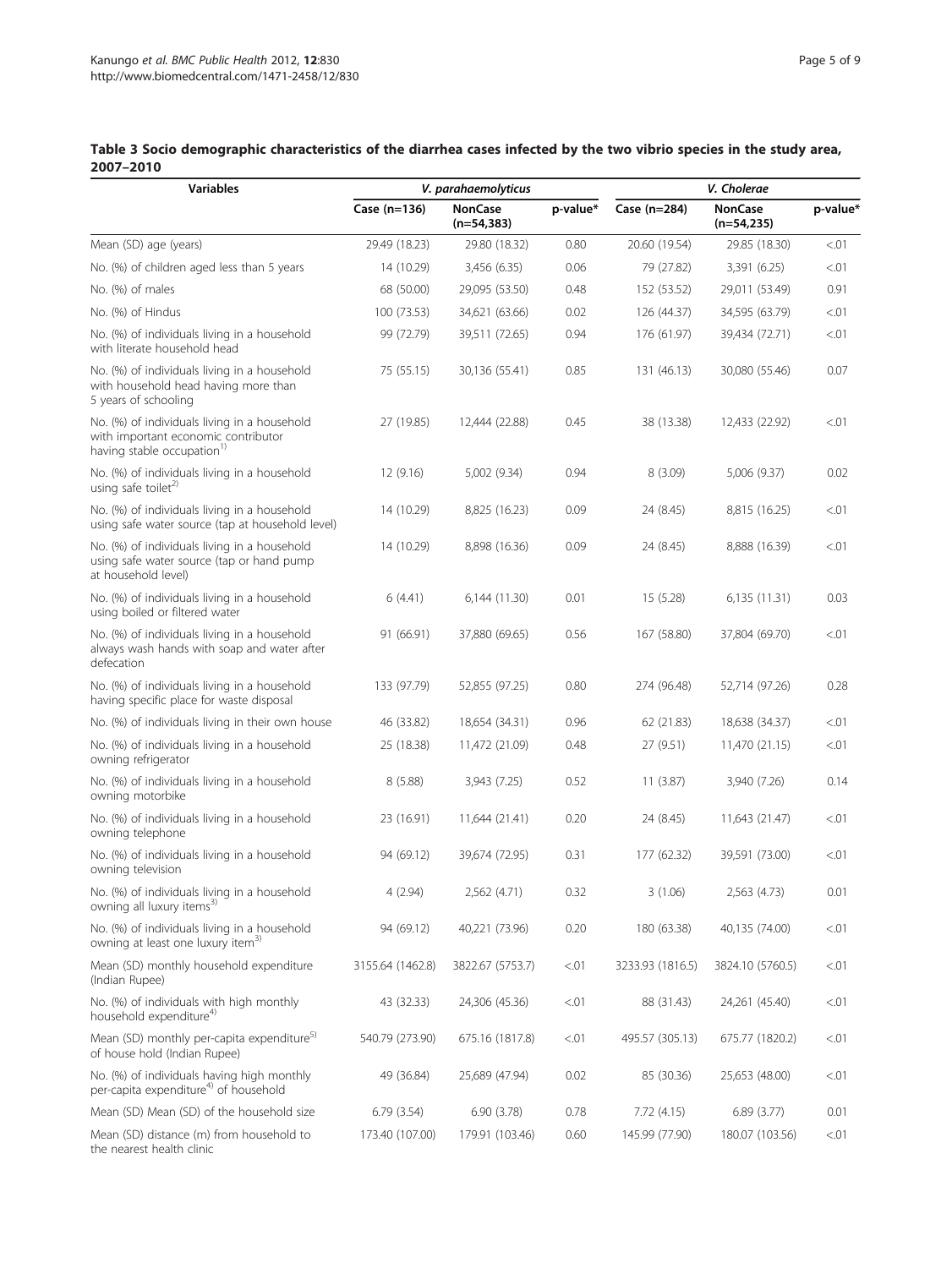#### Table 3 Socio demographic characteristics of the diarrhea cases infected by the two vibrio species in the study area, 2007–2010 (Continued)

| No. (%) of individuals living in household<br>longer distance to the nearest health clinic <sup>6)</sup> | 61 (44.85)     | 27,193 (50.00) | 0.39 | 82 (28.87)     | 27,172 (50.10) | < 0.01 |
|----------------------------------------------------------------------------------------------------------|----------------|----------------|------|----------------|----------------|--------|
| Mean (SD) distance (m) from household<br>to the nearest water body                                       | 106.31 (57.79) | 101.71 (57.98) | 0.32 | 117.64 (59.21) | 101.64 (57.96) | < 0.01 |
| No. (%) of individuals living in household<br>longer distance to the nearest water body $\frac{7}{2}$    | 74 (54.41)     | 27.184 (49.99) | 0.35 | 170 (59.86)    | 27.088 (49.95) | 0.02   |
| No. (%) of individuals living in Ward 33                                                                 | 46 (33.82)     | 14,668 (26.97) | 0.10 | 57 (20.07)     | 14,657 (27.02) | 0.05   |

 $*$  The p-values were derived by comparing the differences between the two groups adjusted for cluster effects using GEE with the logit link function.<br><sup>1)</sup> Stable occupation: professional, service, shop owner, or farm own

<sup>2)</sup> Safe toilet: use of own (non-shared) flush toilet.<br><sup>3)</sup> Luxury items: Refrigerator, motorbike, telephone, and/or television.<br><sup>4)</sup> High (household/per-capita household) expenditure: more than the median household/per-

population [0: low expenditure; 1: high expenditure].<br><sup>5)</sup> Per-capita monthly expenditure: calculated from total household expenditure divided by the number of active members in the household prior to vaccination  $(1USD = 45 \text{ Indian Rupees}).$ 

 $6)$  Longer distance to the nearest health clinic: more than the median distance to the nearest health clinic; median derived using the vaccinated population [0: close to the nearest health clinic; 1: long distance to the nearest health clinic].

 $7$  Longer distance to the nearest water body: more than the median distance to the nearest water body; median derived using the vaccinated population [0: close to the nearest water body; 1: long distance to the nearest water body].

recent times [\[15](#page-8-0)-[18\]](#page-8-0). The spatial scan test is also suitable for uneven geographic distribution of cases and population density [\[19\]](#page-8-0). We used the spatial scan test implemented through  $SaTScan^{\circledR}$  [[16](#page-8-0)] to identify unique non-random spatial clusters that are higher risk for cholera and for V. parahaemolyticus. We assumed that the incidences of two diseases followed a Poisson distribution. Under the null hypothesis, the incidence of disease in a particular location is proportional to the number of residents in that location [[19](#page-8-0)]. Using  $SaTScan^@$ , we estimated the probability that the frequency of disease at each peak surpasses that expected by chance. We set the space limitations to 50% population at risk, which allowed us to scan for both large and small clusters of disease risk. We took into account the observed number of cases inside and outside the circle when calculating the highest likelihood for each circle. This circle was the most probable cluster and had a rate that was the least likely to happen by chance alone. The statistical significance of possible clusters was calculated using 999 Monte Carlo simulations [[20](#page-8-0)]. Purely spatial analysis was performed using circular windows. The output from SaTScan<sup>®</sup> was imported into ArcGIS (Version 9.2, California, USA) to map significant  $(p<0.01)$ clusters of higher risk.

# Statistical analysis

This is an observational population based study in which the population was classified in clusters of residential dwelling units. The study participants were geographically identified based on their residence, and this spatial component was included in the study. Several demographic and socioeconomic variables that were thought to be independently associated with the risk for the diseases were evaluated in the study. However, this is an exploratory analysis of a secondary data source. To avoid distortions due to the

impact of the cholera vaccination on the outcomes, we limited our analysis to residential dwellings assigned to placebo. Comparison of individual characteristics was performed using generalized estimating equations (GEE) with logit link function adjusting for the design effect of the clusters used to allocated subjects to the two agents in the randomized trial [\[21\]](#page-8-0). To analyze the risk factors of V. parahaemolyticus diarrhea or cholera, we used survival analyses of the time to the first episode of the disease, censoring the follow-up of individuals who died or migrated out [\[22\]](#page-8-0). We fitted unadjusted and covariate adjusted Cox proportional hazard regression models verifying first that the proportionality assumption was satisfied for all independent variables [\[23-25\]](#page-8-0). In both covariate-unadjusted and covariate-adjusted analyses of the risk for V. parahaemolyticus diarrhea or cholera, we accounted for the design effect induced by cluster randomization by use of robust sandwich variance estimates [\[25\]](#page-8-0). These estimates enabled inferences about risk of the disease at the individual level, adjusting for the design effect. Final adjusted risk estimates were obtained from the model significant at  $p<0.05$  in a forward selection algorithm.

#### Ethics

The study received approval from the Health Ministry Screening Committee of the Government of India, Scientific Advisory Committee and Institutional Ethics Committee of NICED, Institutional Review board of International Vaccine Institute and also from the Secretariat Committee for Research Involving Human Subjects, World Health Organization Geneva, Switzerland.

#### Results

A total of 54,519 individuals from the placebo clusters (who had not been assigned to receive the oral cholera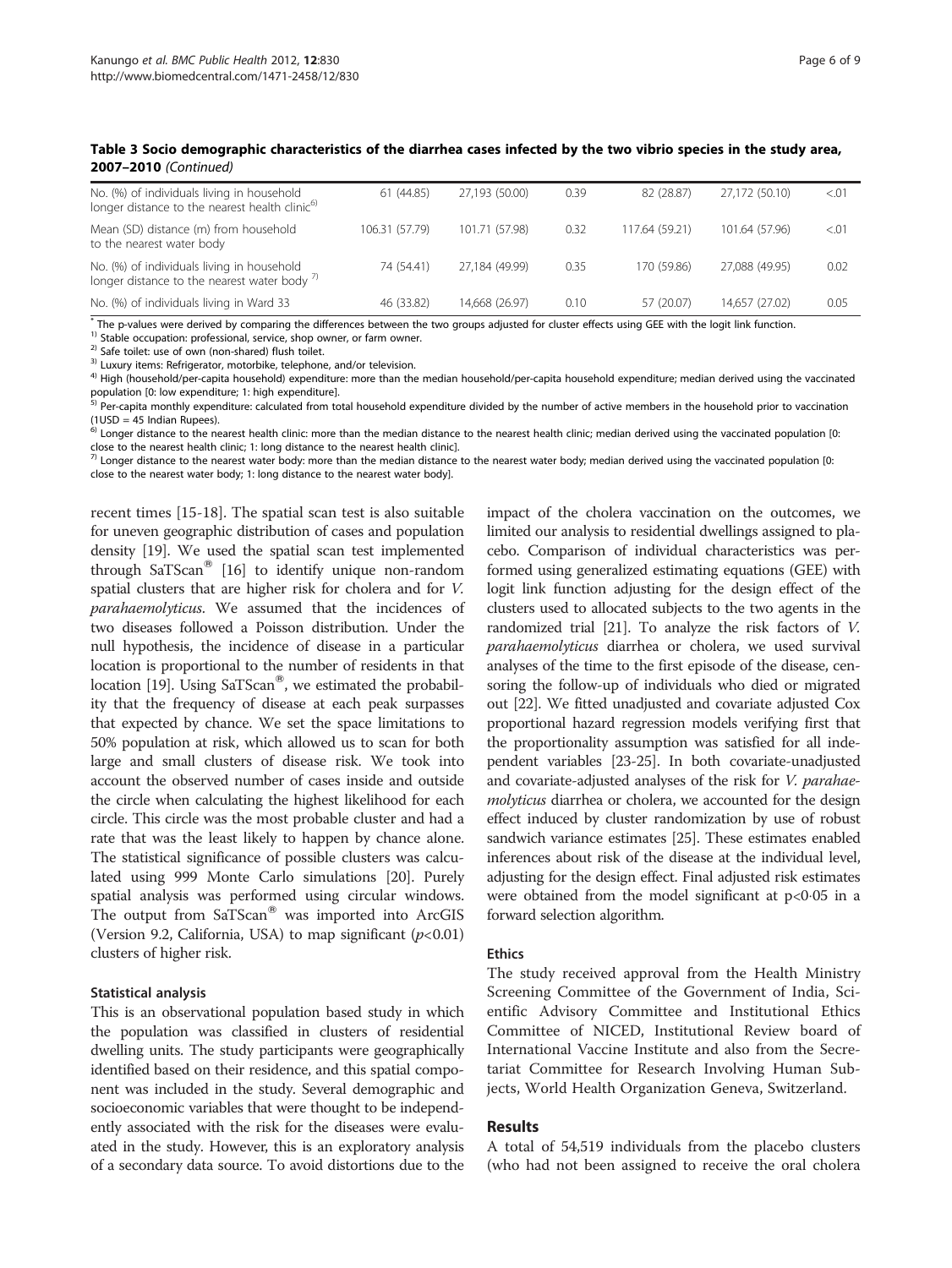| HR*  | 95% CI        | P-value |
|------|---------------|---------|
| 79   | 1.21-2.66     | 0.0037  |
| 0.32 | $0.14 - 0.72$ | 0.0061  |
|      |               |         |

Table 4 Predictors of the risk of V. parahaemolyticus diarrhea in the study area, 2007–2010

\*Hazard ratio for the cited variable, adjusted for all other variables in the table.

vaccine) and still resided in the study as of January 1, 2007 were included in the data analysis. Out of these persons, 3,345 (6%) were dropped (died or migrated out) before completing one year of follow-up; 6,334 (12%) were dropped before completing two years of follow-up; 9109 (17%) were dropped before completing three years of follow-up and 12,175 (22%) were dropped before completing four years of follow-up. In total 18,087 diarrhea episodes were observed in this population during the four years of follow-up. All episodes of cholera were due to V. cholerae O1, El Tor biotype. The incidence of cholera (1.30/1000/year) was higher than that of V. parahaemolyticus diarrhoea (0.63/1000/year), and the difference in incidences between these two Vibrio species is statistically significant (p-value <.001). Cholera incidence was higher in younger age groups, but the incidence of V. parahaemolyticus diarrhea showed slight increase with age (Table [1](#page-1-0)). Most of the clinical symptoms of the etiologies of diarrhea were similar (Table [2](#page-1-0)), but abdominal pain was more common in V. parahaemolyticus diarrhea (p-value<.001), and severe dehydration was more common in cholera (p-value<.01). Two out of 137 patients infected by V. parahaemolyticus had blood in stool.

Apart from the cholera outbreak in April 2004, the peak season for both the cases of cholera and V. parahaemolyticus diarrhea started in the month of July. The peak for cholera continued for a longer period (three months), whereas the peak for the V. parahaemolyticus infection lasted only one month (Figure [1\)](#page-2-0). The spatial patterns of the cases for V *parahaemolyticus* and cholera are shown in Figure [2.](#page-3-0) A significant geographic cluster of V. parahaemolyticus diarrhea was detected in a part of ward 30, and a cluster at significantly higher risk for cholera was observed in a part of ward 29.

Table [3](#page-4-0) shows socio-demographic characteristics of the study population for cases versus non-cases of V.

parahaemolyticus diarrhea and cholera separately. There was one subject who experienced the two infections on different occasions and thereby appeared as a case in each analysis. The results of the multivariable models for V. parahaemolyticus diarrhea and cholera that used the data of the Table [3](#page-4-0) in a forward selection algorithm are presented in Table 4 and Table 5, respectively. Hindus and persons living in households not using boiled or filtered water were at greater risk for V. parahaemolyticus diarrhea. On the other hand, several indicators of lower socioeconomic status, including not having a household economic contributor with a stable occupation and not having any luxury item were associated with the risk of cholera. Younger subjects and persons living closer to a project healthcare facility were also more likely to be diagnosed with cholera. However, proximity to a project healthcare facility was not associated with higher incidence of V. parahaemolyticus diarrhea.

# **Discussion**

This paper reports coexistence of V. parahaemolyticus and V. cholerae in the slums of Kolkata, India. Literature suggests foods frequently incriminated in V. parahaemolyticus infections are raw or inadequately cooked seafood and foods contaminated by seafood materials [\[26\]](#page-8-0). However, the transmission and epidemiology of V. parahaemolyticus infections in the study area may be different because seafood is never eaten raw and freshwater fish is preferred over seawater fish by the local people.<sup>3</sup> Contamination by seawater fish at the fish market, and secondary contamination of other foods in the kitchen by V. parahaemolyticus-contaminated fish brought from markets as well as cutting and dressing of sea food especially prawn (affecting women more) may be the routes of transmission of the V. parahaemolyticus in the study area [[27](#page-8-0)-[29](#page-8-0)].

The clinical symptoms and seasonality for both the diseases are almost identical, thus it is difficult to diagnose

Table 5 Predictors of the risk of cholera in the study area, 2007–2010

| <b>Variables</b>                                                                                                                                                                                                                                                                                         | $HR*$ | 95% CI        | p-value |
|----------------------------------------------------------------------------------------------------------------------------------------------------------------------------------------------------------------------------------------------------------------------------------------------------------|-------|---------------|---------|
| Individuals 5 years and above                                                                                                                                                                                                                                                                            | 0.47  | $0.40 - 0.55$ | < .0001 |
| Individuals living in a household with important economic contributor having stable occupation <sup>1)</sup>                                                                                                                                                                                             | 0.64  | $0.42 - 0.99$ | 0.0449  |
| Individuals living in a household using safe toilet <sup>2)</sup>                                                                                                                                                                                                                                        | 0.44  | $0.16 - 1.22$ | 0.1139  |
| Individuals living in a household owning at least one luxury item <sup>3)</sup>                                                                                                                                                                                                                          | 0.72  | $0.54 - 0.95$ | 0.0196  |
| Longer distance from the household to the nearest health clinic <sup>6)</sup>                                                                                                                                                                                                                            | 0.46  | $0.33 - 0.63$ | < 0001  |
| $\mathbf{a}$ . At the set of $\mathbf{a}$ , $\mathbf{a}$ , $\mathbf{a}$ , $\mathbf{a}$ , $\mathbf{a}$ , $\mathbf{a}$ , $\mathbf{a}$ , $\mathbf{a}$ , $\mathbf{a}$ , $\mathbf{a}$ , $\mathbf{a}$ , $\mathbf{a}$ , $\mathbf{a}$ , $\mathbf{a}$ , $\mathbf{a}$ , $\mathbf{a}$ , $\mathbf{a}$ , $\mathbf{a}$ |       |               |         |

Note, Please see the footnotes of Table [3](#page-4-0) for the citations.

\*Hazard ratio for the cited variable, adjusted for all other variables in the table.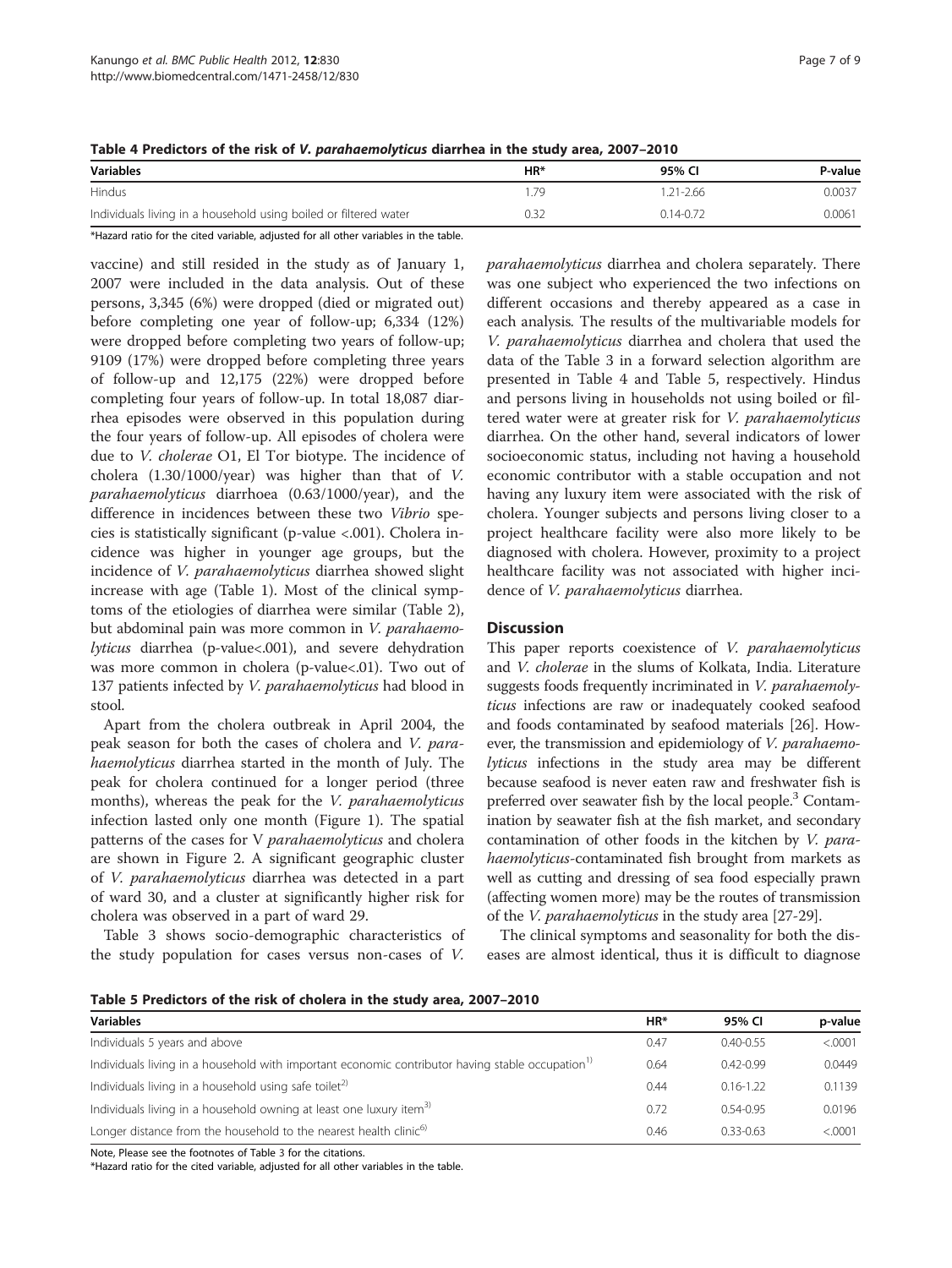<span id="page-7-0"></span>the patients without microbiological test of the patients' fecal specimens. However, some degree of differentiation of these patients may be made by looking for severity of diarrhoea and stomach pain. The incidence of cholera was higher than that of V. parahaemolyticus diarrhoea in the study area. The incidence rates reported here are certainly underestimates of the true rates, because the cases were detected only through augmented passive surveillance in project health clinics. The higher risk for cholera for people living closer to the project health facilities also suggests that some patients living far from the project health facilities might not have sought their care for diarrhea from the project health clinics. The proportion of patients with diarrhea in the study area seeking treatment in those clinics was not assessed.

It was interesting to note that the Hindus, the dominant religious group, were at greater risk for V. parahaemolyticus diarrhea compared to Muslims. The Hindus are relatively affluent in that society in comparison to Muslims. A study in coastal Vietnam [\[26](#page-8-0)] showed that more affluent members of the community, assessed by their higher professional status, better living conditions, and possession of luxury objects, were more frequently infected by V. parahaemolyticus compared to less affluent individuals. A possible explanation for that finding could be that only the more affluent members of the community can afford to include fish in their diet, which is thought to be the source of infection.

The cluster of significantly higher risk for cholera was observed in a part of Ward 29 where the density of population is very high. A study observed that the density of refuse dumps is an important environmental predictor of cholera [[30\]](#page-8-0). The refuse dump was considered as an index of basic sanitation in that study. It is reasonable to believe that an area with higher density of population may create increased density of refuse dumps, and the resulting breakdown of sanitation can lead to a higher risk for the cholera in the area. Likewise, the cause of clustering of the V. parahaemolyticus diarrhea in ward 30 may be explained by the fact that it has predominantly Hindu population and was thereby more prone to V. parahaemolyticus diarrhea (as mentioned above). However, further in-depth studies are needed to find the cause of spatial risk for the two organisms in the study area.

# Conclusion

There is not much information on the differences in clinical, epidemiological and spatial characteristics of diarrhea due to Vibrio Cholerae and V parhaemolyticus from non-coastal areas, and we observed some distinctive risk factors and spatial patterns of risk for diarrhea due to cholera and *V. parahemolyticus* suggesting different modes of transmission of these two pathogens. This

information may be helpful for the health policy makers. However, further research is needed to delineate the modes of transmission of the two vibrios.

#### Competing interest

The authors declare that they have no competing interest.

#### Authors' contribution

SK, MA, DS, SKB, JC, SKB and GBN contributed to the study design, analysis, and writing of the manuscript. YAU and BM and BB contributed to the data analysis, SK, MA, DS and DP contributed to writing of the manuscript.SKN and BLS helped in laboratory diagnosis of the samples. DS, JC, SKN, SKB and GBN critically reviewed the paper. All authors saw and approved the final version of the manuscript.

#### Acknowledgments

This work was supported by the Bill & Melinda Gates Foundation through the Diseases of the Most Impoverished Program and the Cholera Vaccine Initiative. Additional funding was provided by the Swedish International Development Cooperation Agency and the Governments of South Korea and, Sweden. Shantha Biotechnics donated vaccine and placebo for the study. We are grateful to the people of Kolkata where our study is being undertaken and to our field staff who provided valuable support in our study.

#### Author details

<sup>1</sup>National Institute of Cholera and Enteric Diseases, Kolkata, India <sup>2</sup>International Vaccine Institute, Seoul, Republic of Korea. <sup>3</sup>Society for Applied Studies, Salt Lake City, Kolkata, India. <sup>4</sup>UCLA School of Public Health, Los Angeles, USA.

#### Received: 17 June 2012 Accepted: 26 September 2012 Published: 28 September 2012

#### References

- 1. Tantillo GM, Fontanarosa M, Di Pinto A, Musti M: Updated perspectives on emerging vibrios associated with human infections. Lett Appl Microbiol 2004, 39:117–126.
- 2. Okuda J, Ishibashi M, Hayakawa E, Nishino T, Takeda Y, Mukhopadhyay AK, Garg S, Bhattacharya SK, Nair GB, Nishibuchi M: Emergence of a unique O3: K6 clone of Vibrio parahaemolyticus in Calcutta, India, and isolation of strains from the same clonal group from Southeast Asian travelers arriving in Japan. J Clin Microbiol 1997, 35(12):3150–3155.
- 3. Nair GB, Ramamurthy T, Bhattacharya SK, Dutta B, Takeda Y, Sack DA: Global dissemination of Vibrio parahaemolyticus serotype O3:K6 and its serovariants. Clin Microbiol Rev 2007, 20(1):39-48.
- 4. Fujino T, Okuno Y, Nakada D, Aoyama A, Fukai K, Mukai T, Uebo T: On the bacteriological examination of Shirasu food poisoning. Med J Osaka Univ 1953, 4:299–304.
- 5. Honda T, Iida T: The pathogenicity of Vibrio parahaemolyticus and the role of the thermostable direct haemolysin and related haemolysins. Rev. Med. Microbiol 1993, 4:106–113.
- 6. Daniels NA, MacKinnon L, Bishop R, Altekruse S, Ray B, Hammond RM, Thompson S, Wilson S, Bean NH, Griffin PM, Slutsker L: Vibrio parahaemolyticus infections in the United States, 1973-1998. J Infect Dis 2000, 181:1661–1666.
- 7. Longini IM, Azhar N, Ali M, Yunus M, Shenvi N, Clemens J: Controlling endemic cholera with oral vaccine. PLoS Med 2007, 4(11):e336.
- 8. Feachem RG: Environmental aspects of cholera epidemiology. II. Occurrences and survival of Vibrio cholerae in the environment. Trop Dis Bull 1981, 78:865–880.
- 9. Huq A, Colwell RR: Vibrios in the marine and estuarine environments. J Mar Biotechnol 1995, 3:60–63.
- 10. Sur D, Deen JL, Manna B, Niyogi SK, Deb AK, Kanungo S, Sarkar BL, Kim DR, Danovaro-Holliday MC, Holliday K, Gupta VK, Ali M, von Seidlein L, Clemens JD, Bhattacharya SK: The burden of cholera in the slums of Kolkata, India: data from a prospective, community based study. Arch Dis Child 2005, 90:1175–1181.
- 11. Thomas FC: Calcutta: The human face of poverty. London: Penguin Books Ltd; 1997:3–166.